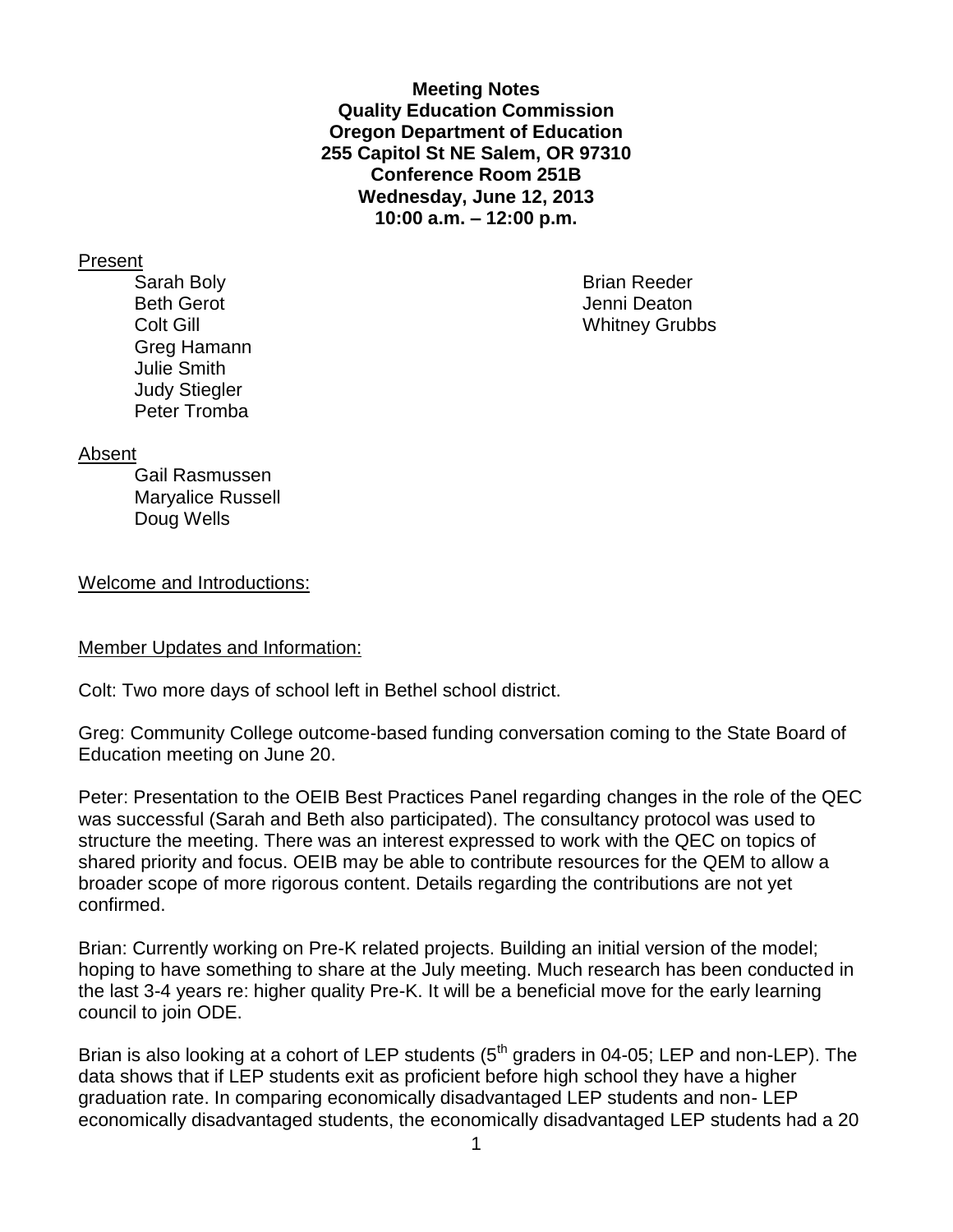point higher graduation rate than the non- LEP economically disadvantaged students. Proficiency in the earlier grades is key.

Problem with exiting LEP students; issue with keeping kids in the Title III system for the funding.

Also have to consider other impacts that are not easily identified.

LEP/SPED students: Fear that if an LEP student is also SPED, the LEP services can be ignored in the education plan.

# Discussion:

**Finalize outline and responsibilities for QEM:** Identify what commissioners are interested in leading sections and topics of the report. Allows for 6+ months to accomplish the work; then January-June 2014 can be used to refine and prep a final version of report.

Initial QEM report ideas:

- 1. Equity Lens: provide QEC's stance on equity (Colt lead)
- 2. Ramps/transitions: Identify stellar examples of institutions incorporating P-K and postsecondary (where transitions work well) (Sarah lead) -Based on outcomes or marketing?
- 3. Collaboration with OEIB on key initiatives (Sarah lead)
- 4. Identify OR accountability measures and suggest ways to streamline/align (assess with the perspective of "do these measures provide incentive to meet academic goals?") (Maryalice?) -Take an objective stance instead of subjective

5. Analyze how 40-40-20 is fundamentally different and how it requires consideration and

measurement of process skills as well as academic skills -"Academic" can often be used in the wrong way/context -consider difference of 40-40-20 beyond K-12 level; is there a difference between completion and success at the postsecondary level?

Sarah: Case studies?

- May involve some contracting/consulting support
- Success of case studies may be based on subjective items (research to confirm what we believe)

Metrics that force collaboration; actions that institutions can't do on their own.

• May still be doing metrics work in silos.

Way to establish where pockets are to examine across the state?

Access to National Student Clearinghouse college enrollment data (college-going rates)